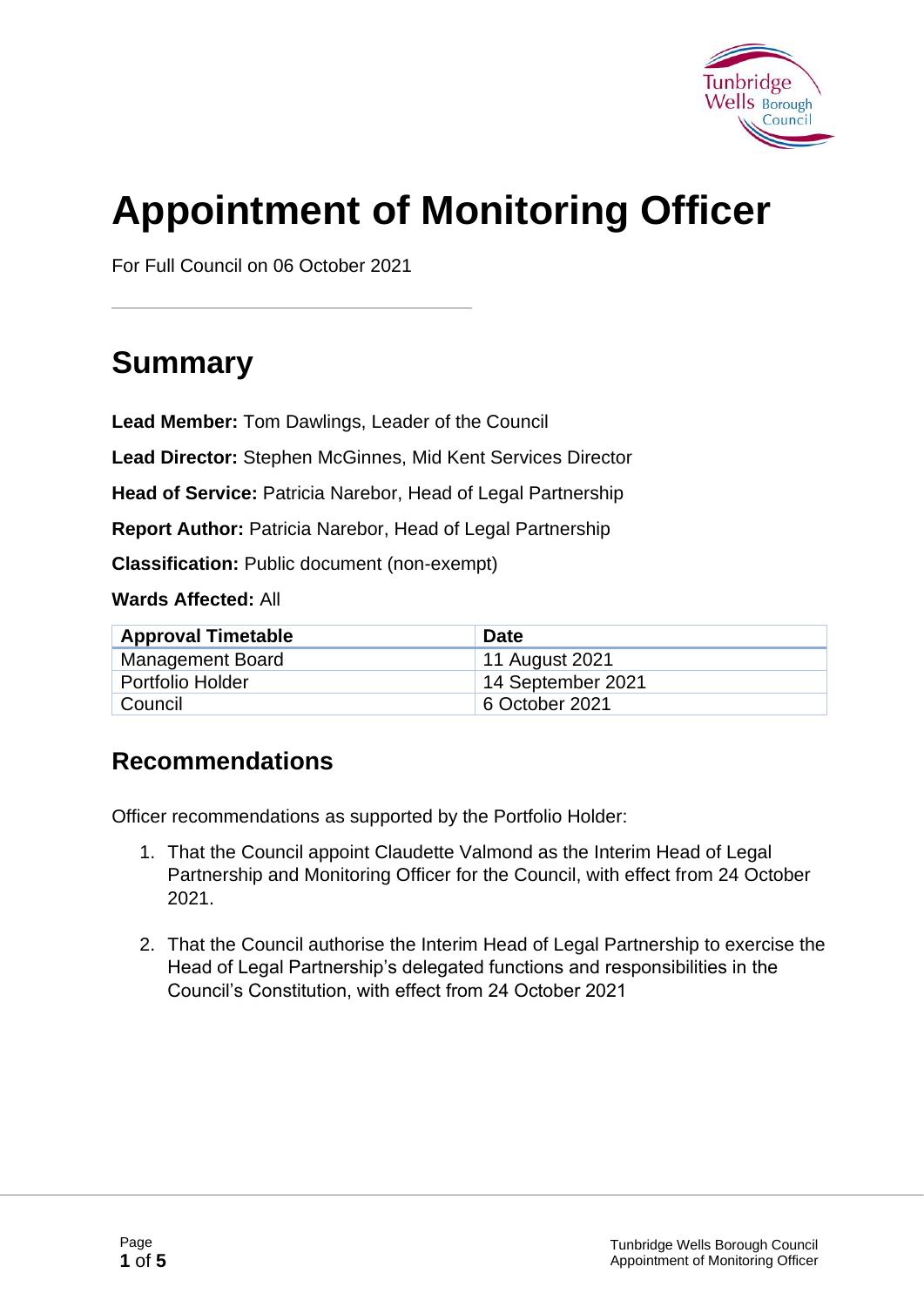

# **1. Introduction and Background**

- 1.1 The Council shares its legal service with Swale and Maidstone Borough Council (Mid Kent Legal Services). Patricia Narebor is the current Head of Legal Partnership and is also appointed as the Monitoring Officer for the Council.
- 1.2 Patricia Narebor is leaving her post on 24 October 2021 to take up another position. Claudette Valmond has been appointed as a deputy Monitoring Officer from week commencing 6 September 2021 pending Council approval of the appointment. As deputy Monitoring Officer, she will discharge the duties in the absence of Patricia Narebor on annual leave.
- 1.3 The Council is required by law to appoint a Monitoring Officer and under the Council's Constitution, the decision must be taken by Full Council.
- 1.4 The Monitoring Officer has several statutory duties and responsibilities relating to the Council's Constitution and the arrangements for effective governance. These duties include maintaining the Constitution, ensuring that no decision or omission of the Council is likely to give rise to illegality or maladministration and promoting high standards of conduct. A full list of the Monitoring Officer's responsibilities and delegated powers is included within Part 3, Annex C, Table 2, Paragraphs 53-63 of the Council's Constitution.
- 1.5 The Local Government and Housing Act 1989, section 5 requires an Authority to designate one of their Officers to perform the Monitoring Officer duties which includes:
	- (a) the duty to consider proposals and prepare a report for consideration by the Authority if a proposal is likely to give rise to a contravention of any enactment, rule of law or any code of practice; or
	- (b) likely to lead to any maladministration or failure as is mentioned in Part 3 of the Local Government Act 1974 (Local Commissioners).
- 1.6 The Head of Service discharges Proper Officer functions as delegated by the Authority and outlined within the Authority's Constitution, to include the Scheme of Delegation.
- 1.7 Claudette Valmond, Principal Lawyer, has accepted a conditional offer to become Interim Head of Legal Partnership for the three local authorities until a permanent replacement for the Head of Legal Partnership post is recruited.
- 1.8 It is proposed that Claudette Valmond is appointed as the Council's Monitoring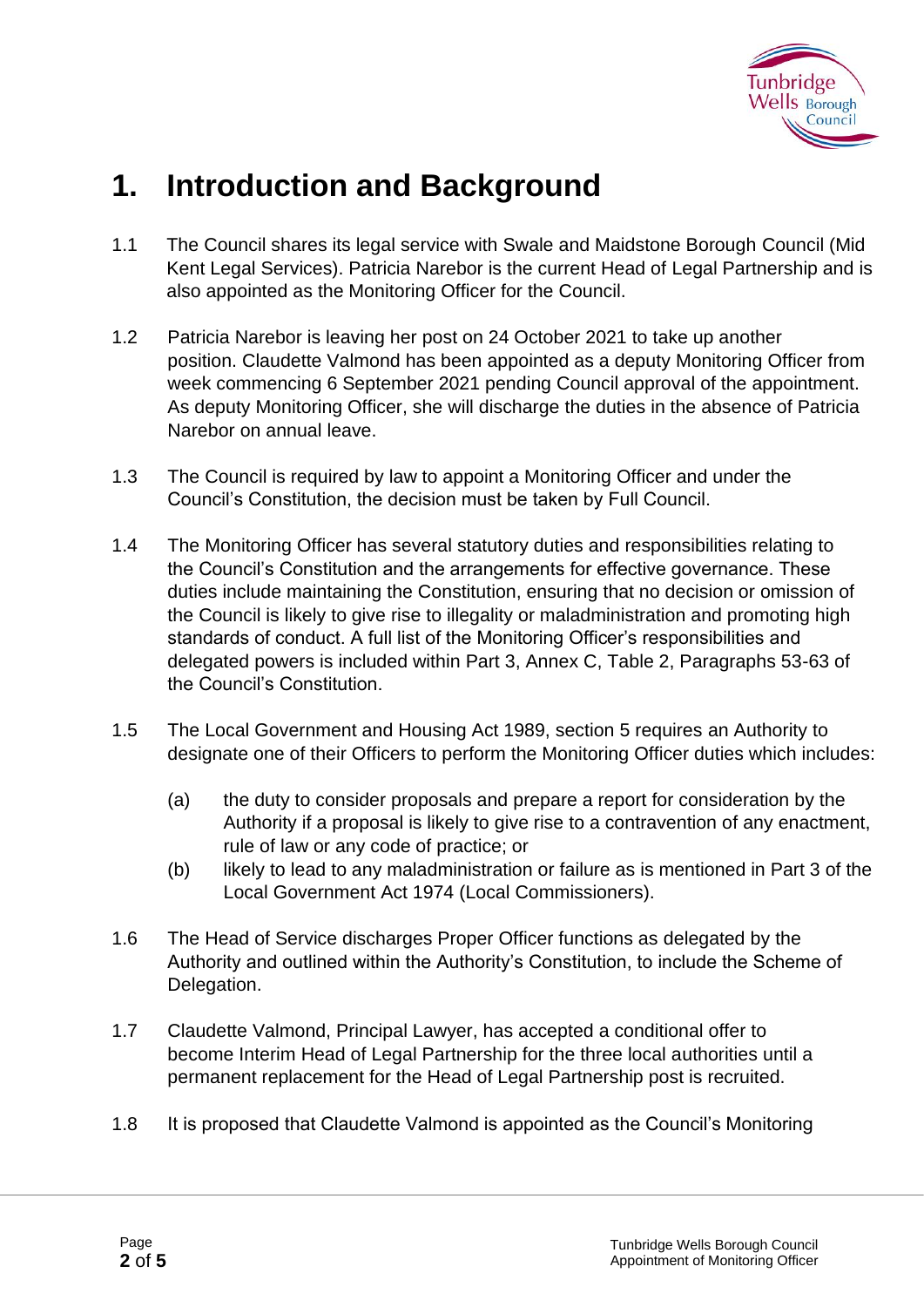Officer with effect from 24 October 2021 and that she is seconded to the Council from Swale Borough Council (her employing authority) whilst carrying out the Monitoring Officer duties. Claudette Valmond has been a qualified solicitor for over 30 years and has over 7 years' experience working in local government legal services.

- 1.9 If the recommendation is accepted, Claudette Valmond will appoint a Deputy Monitoring Officer to assist with her responsibilities.
- 1.10 As the Interim Head of Legal Partnership, it is also recommended that, with effect from 24 October 2021, Claudette Valmond exercises the Head of Legal Partnership's delegated functions and responsibilities in the Council's Constitution.

# **2. Options Considered**

2.1 The Council could decide to appoint another council officer as its Monitoring Officer but without a similar level of legal and governance expertise.

### **3. Preferred Option and Reason**

3.1 The preferred option is to appoint Claudette Valmond, Principal Lawyer, as Monitoring Officer and Interim Head of Legal Services for the reasons set out within the report.

# **4. Consultation on Options**

- 4.1 Given that this report concerns the appointment of one of the Council's statutory officers, the recommendation is being made directly to Full Council.
- 4.2 The proposed interim structure and appointments have been discussed and are supported by the Chief Executive and partner authorities.

# **5. Implementation**

5.1 If the recommendation is approved, the decision will be communicated to staff and relevant stakeholders.

# **6. Appendices and Background Documents**

None.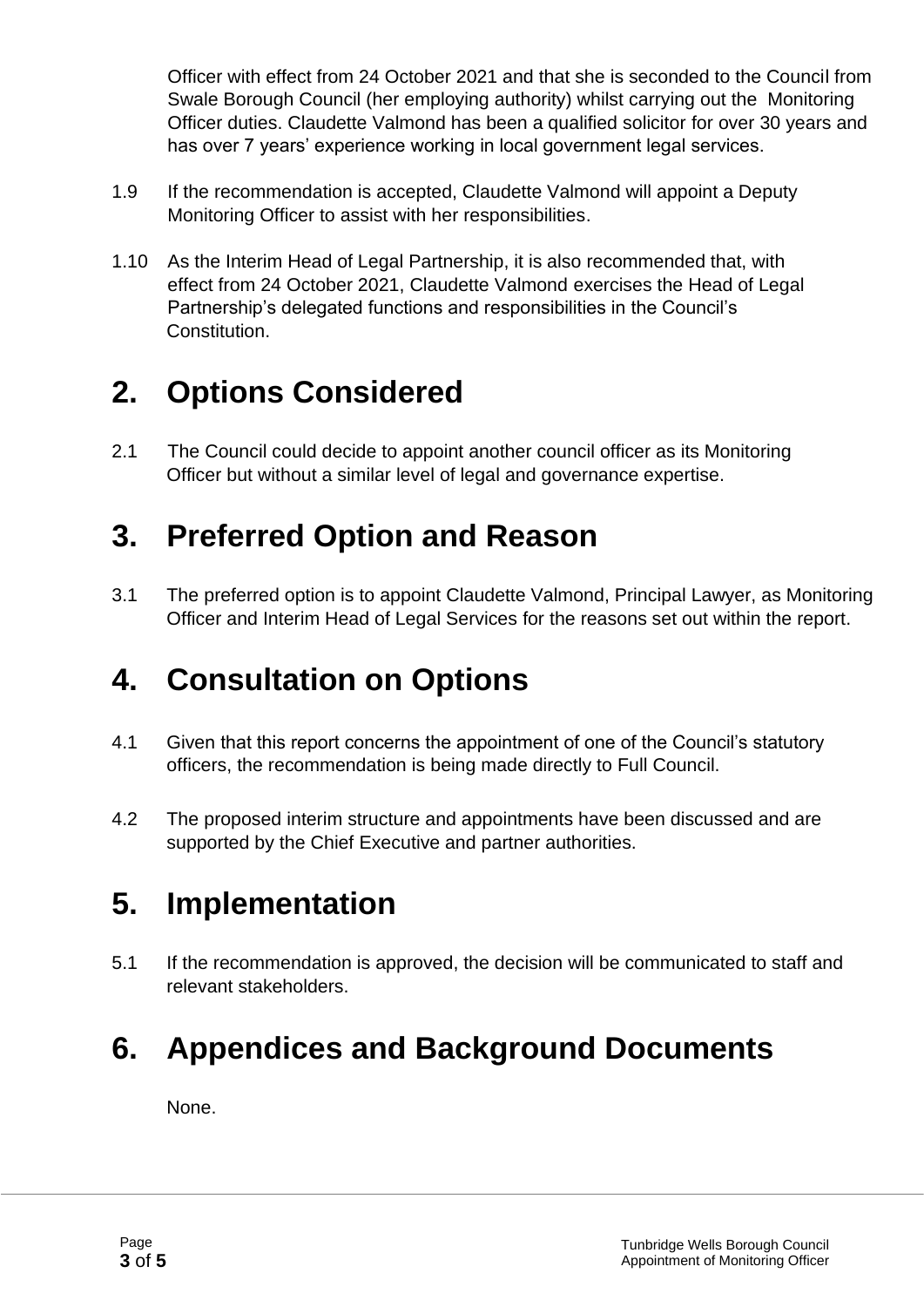# **7. Cross Cutting Issues**

#### **A. Legal (including the Human Rights Act)**

The Council is required to appoint a Monitoring Officer by section 5 of the Local Government & Housing Act 1989. Section 113 of the Local Government Act 1972 allows one local authority to agree with another that it will place an officer at the disposal of the latter for the purposes of their functions.

Patricia Narebor, Head of Mid Kent Legal Partnership

#### **B. Finance and Other Resources**

The proposals set out in the recommendation are all within already approved budgetary headings and so need no new funding for implementation.

Lee Colyer, Director of Finance, Policy and Development

### **C. Staffing**

The changes set out within the body of the report have been discussed and are supported by those staff affected.

Stephen McGinnes, Mid Kent Services Director

#### **D. Risk Management**

If the recommendation is accepted, the risks are low given the extensive legal and governance experience. The risks of appointing a Monitoring Officer without these skills and experience would be much higher.

Stephen McGinnes, Mid Kent Services Director

#### **E. Environment and Sustainability**

The recommendations in themselves have no impact on environment and sustainability.

Stephen McGinnes, Mid Kent Services Director

### **F. Community Safety**

The recommendations in themselves have no impact on community safety.

Stephen McGinnes, Mid Kent Services Director